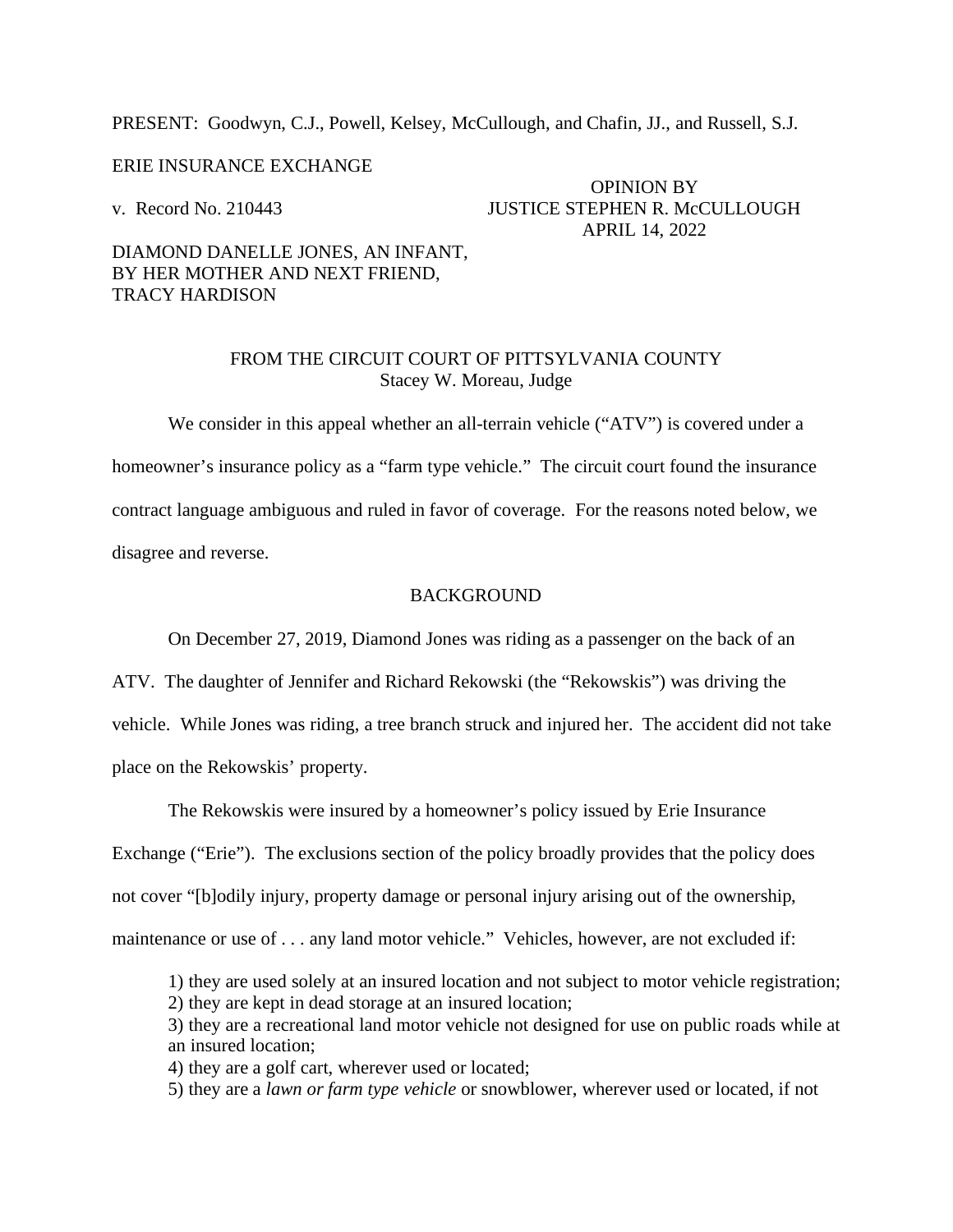subject to motor vehicle registration; 6) they are designed to assist the handicapped[.]

App. 23 (emphasis added). The policy does not define "lawn or farm type vehicle." If the vehicle in question is a "recreational land motor vehicle," under clause (3) above, the policy would not cover the accident because it did not occur "at an insured location." If the vehicle is a "lawn or farm type vehicle," then the policy would cover the accident.

Jones filed a negligence action for her injuries against the Rekowskis and their daughter. In its answer, Erie contended that the policy did not cover the accident. Jones then filed this action for declaratory relief against Erie, the Rekowskis, and their daughter, jointly and severally, seeking a judgment that Erie is obligated to pay the insurance claim. The Rekowskis never filed an answer. The guardian ad litem for the Rekowskis' daughter filed an answer and endorsed the final order. Both Jones and Erie filed motions for summary judgment.

The parties stipulated that depositions could be employed in support of their respective motions for summary judgment. Testimony in the depositions established that the ATV in question is a 2016 Honda TRX250TE. It has a 250 cubic centimeter engine. Bill Uhl, an expert for the plaintiff "in the field of all-terrain vehicle uses," explained that the vehicle in question is a "utility model designed for whatever kind of use that the owner has in mind." He said that it is possible to purchase a towing hitch for the vehicle and that the user can attach various implements such as push blades, rototillers, or seeder spreaders. He also testified to other uses such a vehicle might have on a farm.

The Rekowskis have never used this vehicle as a lawn or farm vehicle or owned any attachments for it. Jennifer Rekowski described it as an "itty-bitty small four-wheeler. It's the smallest four-wheeler they make." She said the machine "barely pulls my daughter." She was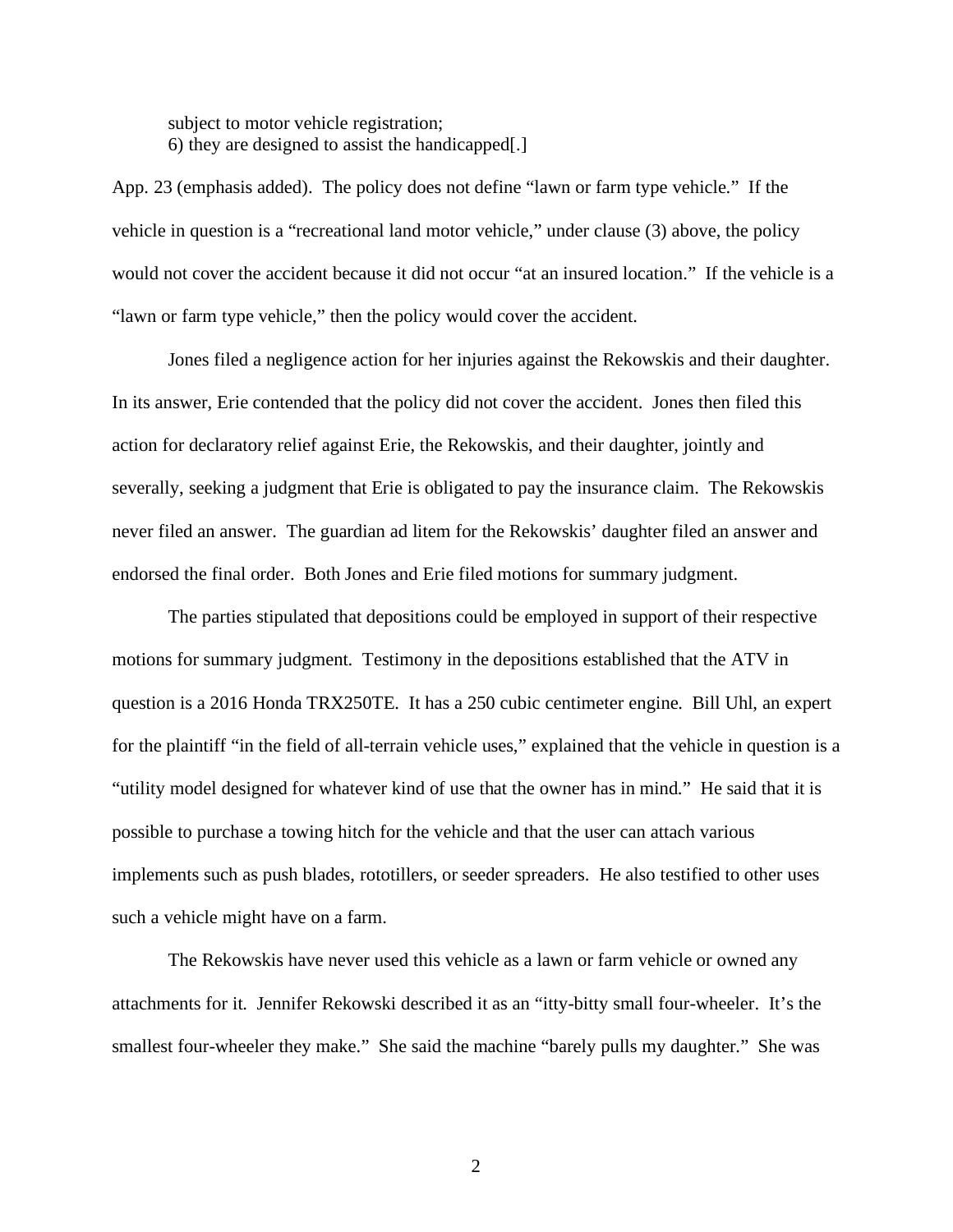not aware of a place to attach implements to it. Richard Rekowski also did not believe any farm equipment could be attached to the ATV because of its limited power.

The circuit court concluded that the policy did cover the accident, reasoning that "lawn or farm type vehicle" was ambiguous language, and, therefore, it should be construed against the drafter. Erie appeals from this decision.

#### ANALYSIS

## I. NEITHER THE REKOWSKIS NOR THE GUARDIAN AD LITEM WERE INDISPENSABLE PARTIES.

As a threshold matter, Jones argues that the appeal should be dismissed because Erie failed to include a necessary party. In support of this argument, Jones notes that Erie did "not identify either the Rekowskis, their daughter, or the guardian ad litem as parties to the appeal in the petition's Rule 5:17(i) certificate, nor does the certificate indicate that service was had upon them." Erie included the Rekowskis and the guardian ad litem as defendants in the complaint, and they were also listed in the notice of appeal and served with the notice of appeal. The Rekowskis did not appear in the circuit court or participate in any way. The guardian ad litem participated in a limited fashion at the trial.

We conclude that the Rekowskis and the guardian ad litem for the Rekowskis' minor daughter are not necessary parties to the appeal. The Rekowskis and the guardian ad litem had notice and an opportunity to be heard in the declaratory judgment proceeding. The Rekowskis could have participated in the proceedings below and they had notice of the appeal. The Rekowskis and the guardian ad litem chose not to participate in the appeal. Moreover, their interests on appeal are adequately represented by another litigant, the plaintiff, who has the same or similar interests, namely, securing full insurance coverage. *Cf. NationsBank of Va., N.A. v.*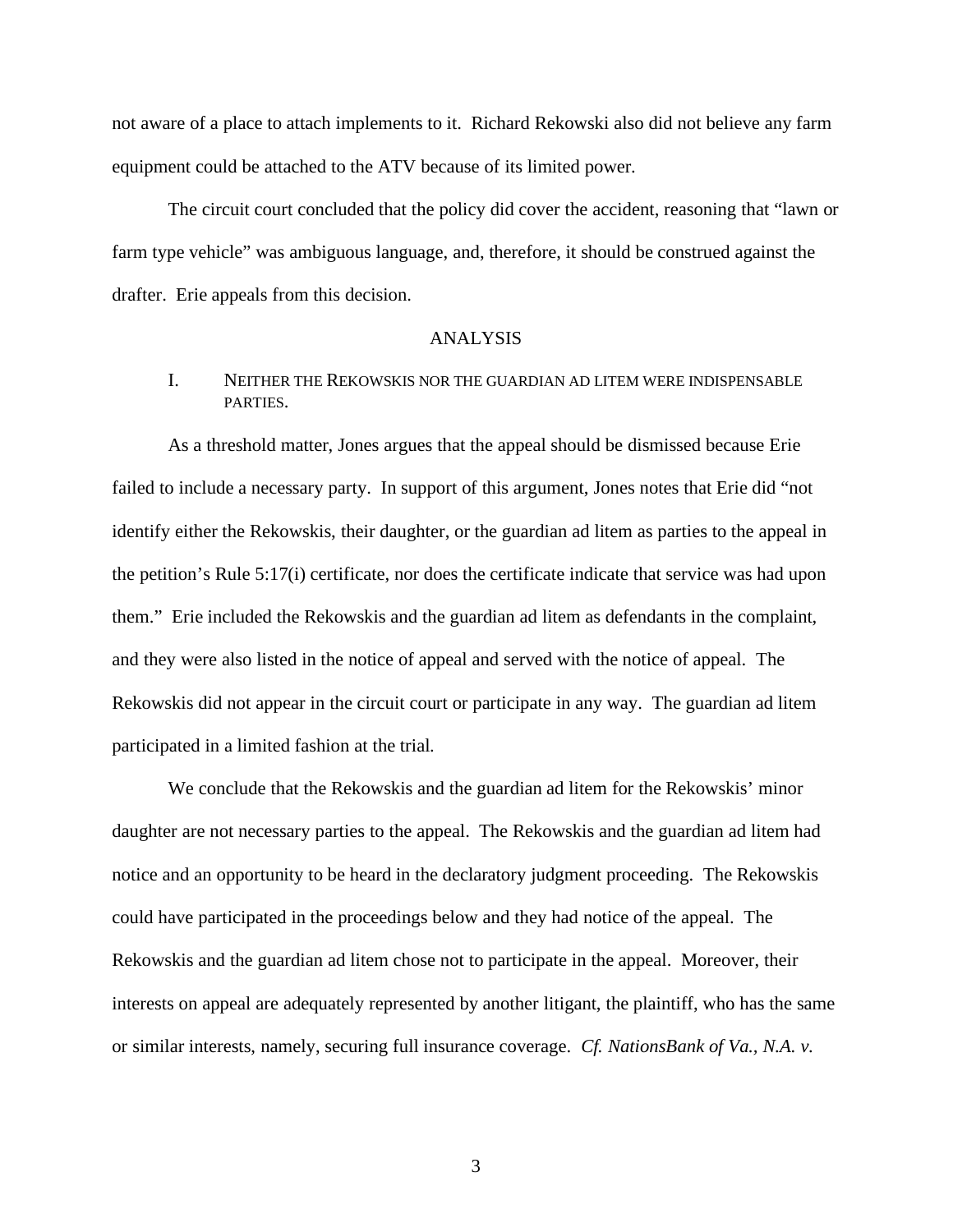*Estate of Grandy*, 248 Va. 557, 560 (1994) (explaining the doctrine of "virtual representation"). Therefore, we conclude that dismissal of the appeal is not warranted.

II. THIS ATV WAS NOT A "FARM TYPE" VEHICLE AND, THEREFORE, WAS EXCLUDED FROM COVERAGE BY THE HOMEOWNER'S INSURANCE POLICY.

Under settled principles of insurance law, "[t]he interpretation of an insurance policy presents a question of law that we review de novo on appeal." *Virginia Farm Bureau Mut. Ins. Co. v. Williams*, 278 Va. 75, 80 (2009). "Courts interpret insurance policies, like other contracts, by determining the parties' intent from the words they have used in the document." *Id.* "When a disputed policy term is unambiguous, we apply its plain meaning as written." *Id.* at 81. Where, however, "disputed policy language is ambiguous and can be understood to have more than one meaning, we construe the language in favor of coverage and against the insurer." *Id.* "A contract is not ambiguous merely because the parties disagree as to the meaning of the terms used." *TM Delmarva Power, L.L.C. v. NCP of Virginia, L.L.C.*, 263 Va. 116, 119 (2002).

The policy generally excludes motor vehicles from coverage, but an exception to that broad exclusion provides coverage for "a lawn or *farm type vehicle* or snowblower." "Type" is defined as "qualities common to a number of individuals that serve to distinguish them as an identifiable class or kind"; "an individual exhibiting distinguishable qualities of its kind"; "a group or category exhibiting such a type: a particular kind, class or group[.]" *Webster's Third New Int'l Dictionary* 2476 (2002). It is also defined as: "a class, kind or group set apart by common characteristics." *Merriam–Webster's Dictionary* 531 (2005).

Indisputably, a combine or a tractor is a "farm type" vehicle. Such vehicles are identifiable as a class or kind of vehicles designed for and used primarily for farming. A combine or a tractor can be used for other purposes, of course. For instance, a tractor could be employed for entertainment purposes such as a hayride or a tractor pull, and a combine might be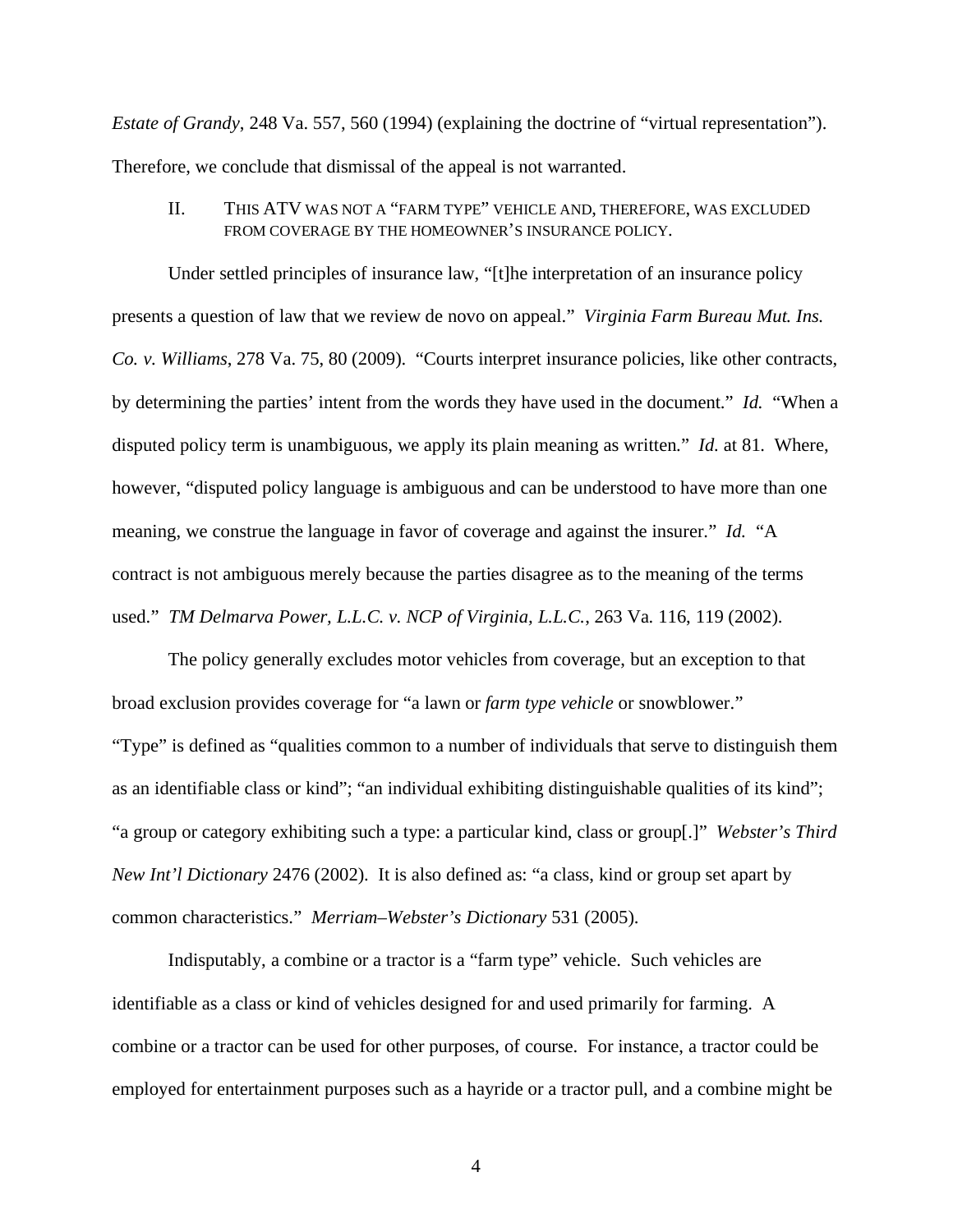used as a prop in a movie. Still, what identifies a combine or a tractor as a "class or kind" and the qualities that distinguish them from other vehicles is that they are designed to be primarily used on a farm.

The evidence here, including from the plaintiff's expert, establishes that this ATV can potentially be used for either recreation or for use on a farm, i.e., it is a multi-use vehicle. A multi-use vehicle with potential for use on a farm is not a "farm type" vehicle. No evidence establishes that this ATV is designed for primary use as a farm vehicle like a combine or a tractor. To read "farm type vehicle" as encompassing any vehicle that could potentially be used on a farm would create an exception so broad it would render the limits on coverage meaningless. A pickup truck, sport utility vehicle, or even a motorcycle can be used on a farm. However, pickup trucks, sport utility vehicles, and motorcycles, despite their potential for use on a farm, are not "farm type" vehicles.

The other words of this clause further evince an intent to exclude vehicles with a specialized or primary purpose. The clause in question provides an exception to the general rule of exclusion from coverage of any "land motor vehicle," by covering, in addition to farm type vehicles, lawn type vehicles or snowblowers. Multipurpose vehicles are not "an identifiable class or kind" of specialized farm vehicle.

We conclude as a matter of law that the language "lawn or farm type vehicle or snowblower" does not encompass a multi-use vehicle like an ATV. The exception for a farm type vehicle does not apply, and the exclusion from coverage in the homeowner's policy for "land motor vehicle[s]" does apply because the incident did not take place at an insured location. Therefore, the circuit court erred in denying Erie's motion for summary judgment.